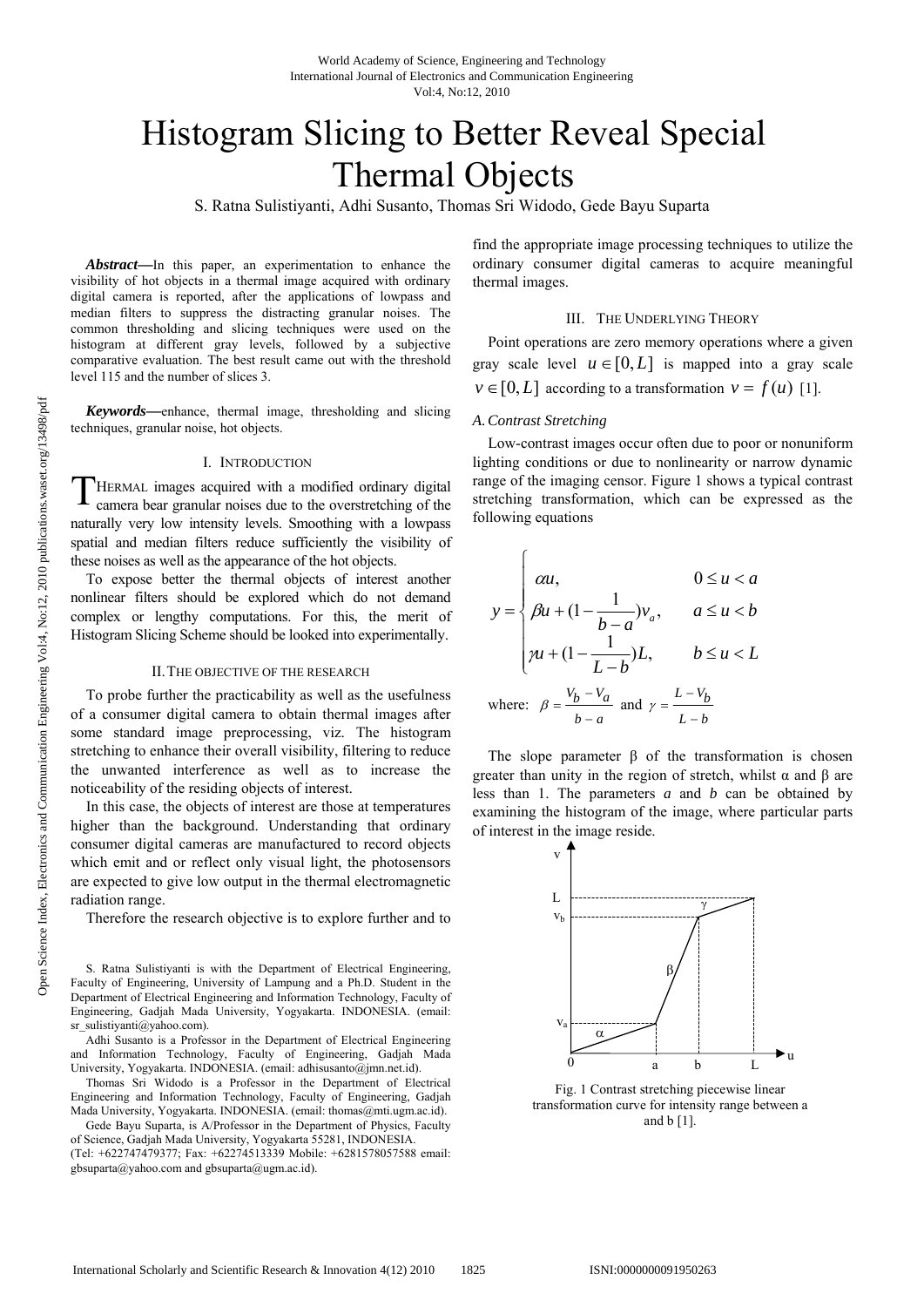# *B. Thresholding*

Thresholding is a special case of clipping where  $a = b = t$ Δ and the output becomes binary (Figure 2). Thresholding creates binary images with  $v_1 = 0$  (black) and  $v_2 = 255$ (white). This process is applied generally for image segmentation purposes.



Fig. 2 Thresholding transformation curve [1].

# *C.Gray-level slicing*

Highlighting a specific range of gray levels in certain ranges is often desired. There are several ways of doing graylevel slicing, but most of them are the variations of two basic themes. One approach is to increase the contrast among certain gray-level ranges to discriminate further objects of interest in the image. Figure 3 shows a slicing curve at four gray-levels a, b, c, and d.

The choice of the new gray levels should be done experimentally according to the operator's best visual perception. The number of slices on the other hand can be adjusted to fit the nature of the thermal objects and the background noises, e.g. two, three, or four.



Fig. 3 Four level slicing curve at the original gray levels a, b, c, and d to gain better visibilities at the new levels 30, 77, 180, and 227, respectively.

# IV. THE RESULTS OF THE RESEARCH

The results are shown in Figure 4 (a), where the object is an

electric soldering iron. The original image was obtained in "total darkness", where the pixels intensity levels fall below 20 in the range up to 255. Numerical investigations show that the highest intensity level is 17, which is slightly higher than  $2^4$ .



(a) The acquired image and its low level concentrated histogram.



(b) The hot tip of the soldering iron and the granular noise, after histogram stretching.

Fig. 4 Images and their respective histograms.

Figure 4 (b) shows the resulting histogram stretched image which show the granular noises. This is due to the excessive stretching as can be seen the widely spaced stretched histogram lines.







 a) median b) lowpass c) combined median and

lowpass

Fig. 5 Images after the ways of filtering.

Figure 5 shows the results of the application of median (a), lowpass (b), and combined median and lowpass (c) filtering to